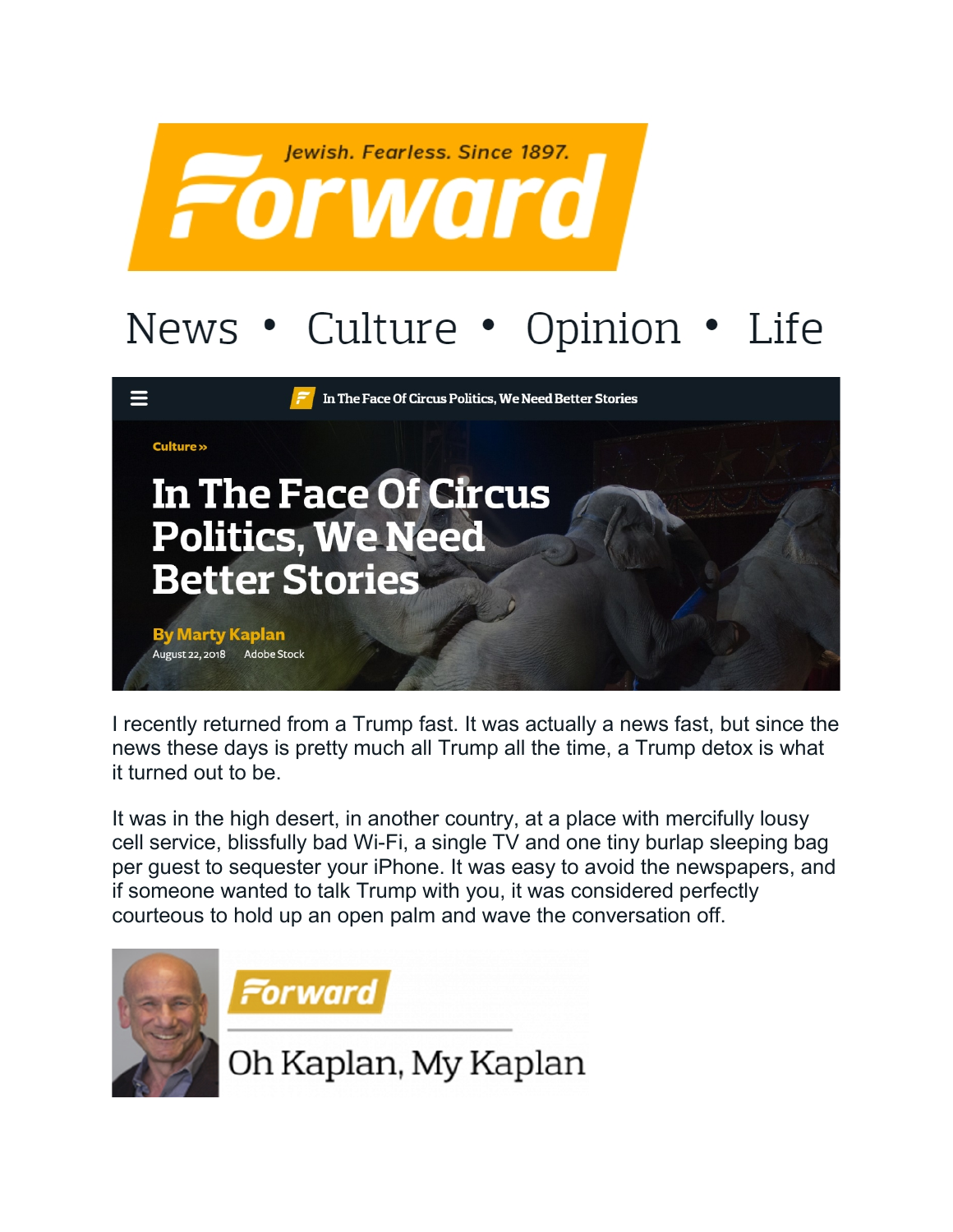When I got back home to the cacophony, Omarosa and Giuliani were all over the airwaves, and within hours it was Cohen and Manafort. Half my Facebook feed was, "Did you hear the tapes?" The other half was, "Is impeachment next?" It was like I'd never been away.

But a week without politics, a week of yoga and hiking, had not only lifted my spirit. It had also sensitized me to what we really talk about when we talk about Trump.

I know I'm simplifying, but it strikes me that virtually all Trump news, and all conversations about him, come down to two questions: "Did you see what he just did?" and "How the eff is this going to end?"

But as it turns out, those are both actually the same question, and they're about the same thing: not Trump, but story.

Our brains are hard-wired for story. We're suckers for it — "Once upon a time" is the best pickup line ever. "Can you believe what just happened?" is what every storyteller wants every plot point to make you feel. Deploying danger, surprise, conflict, suspense and all the other tricks humans have been honing since we sat in caves around campfires, a narrator's Task One is to grab hold of our attention and hang on to it for dear life. And because the ending of a story is what makes everything that came before it seem inevitable, Task Two is to keep us aching to know how it will all turn out. Which is to say, Task Two is the same as Task One, namely the imperative to capture our attention which is my working definition of entertainment.

The ur-story about attention is Scheherazade, the frame story for the Arabian Nights fables, and it goes like this: When the king discovers his wife's infidelity with a kitchen servant, he has her beheaded. From that day forward, he deflowers a virgin every night and, to prevent her from ever being unfaithful to him, in the morning he has her beheaded.

After many virgins and much bloodshed, Scheherazade, over the protests of her father, the vizier, volunteers to be the next one brought to the king's bedchamber. After he takes her maidenhood, she begins to tell him a story, The Story of the Merchant and the Demon. She holds the king rapt. At sunrise, her tale has not yet reached its end, so the king stays the executioner's hand, and he has her come back the next night. When she returns, Scheherazade picks up the thread of the first story, but instead of finishing it, she has a character within it start telling a new story. Again, the king is spellbound; again at dawn, he orders her to return at sundown. Night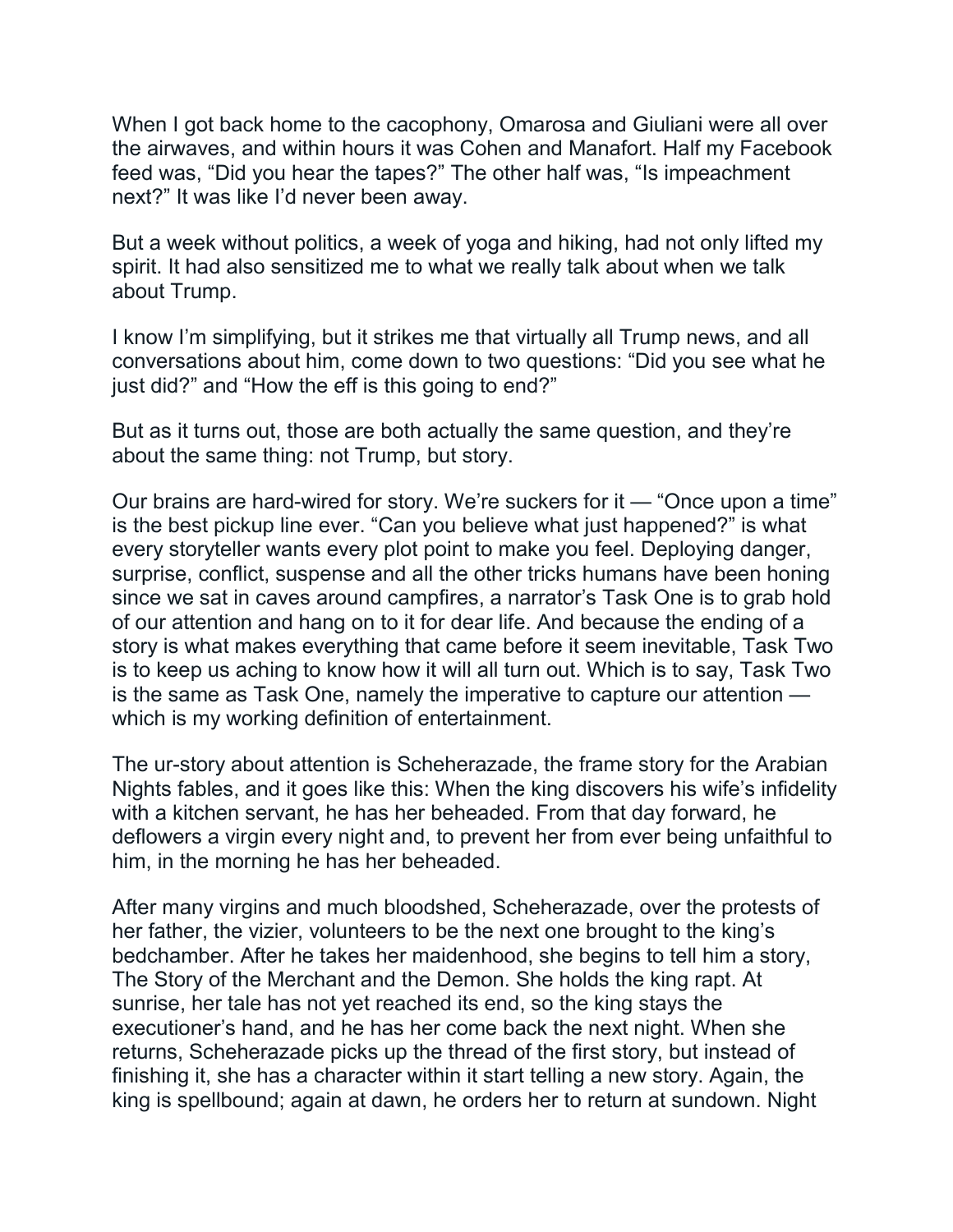after night, she never runs out of material, and she never gets to an ending. This goes on for 1,001 nights, when at last he repents of his decree and makes her his wife.

Trump is our Bizarro World's Scheherazade. For her, holding the king's attention — entertaining him — was literally a matter of life or death. If she bored him, she'd be done for. For Trump, holding our attention is a matter of his political life or death. As a narcissist, it's also a matter of his psychic life or death. Every tweet thread, every Hannity call-in, every Sarah Sanders briefing, is his bid to keep the narrative going. The overarching purpose of each violated norm, each outrageous hyperbole, each demeaning nickname, is to prevent us from ever turning away.

Because the business model of the news media is to sell eyeballs to advertisers, holding audience attention is for them a matter of economic life or death. I can imagine the financial apprehension with which news executives contemplated a Hillary Clinton presidency. When Trump gloated that he was a cash cow for cable news ratings and newspaper subscriptions, he was right, and they knew it. As CBS CEO Les Moonves, whose network owns 16 TV broadcasting licenses, [said](https://fair.org/home/trump-bad-for-america-good-for-cbs/) about the political circus Trump brought to town, "It may not be good for America, but it's damn good for CBS…. Bring it on, Donald, go ahead, keep going."

Trump was made in heaven for journalistic profit. But how is he made for democracy? I can't get out of my mind a New York Times story about a Bernie Sanders event in Anaheim during the primaries. A 45-year-old Bernie supporter at the rally [told](https://www.nytimes.com/2016/05/28/us/politics/bernie-sanders-hillary-clinton-fbi.html) a Times reporter that if his candidate didn't make it, he'd switch — not to Hillary, but to Trump. Why? It wasn't about an issue or a policy. It was about entertainment. A Clinton Administration, he said, would be "boring," but a Trump White House would be exciting. That's a show he'd watch.

Did his motive for supporting Trump bother him? Did his cure for boredom come with a cost to the country? Ever since Trump's victory, a lot has been said about the need to empathize with his voters, to see things through their eyes. But I can't re-read the words of that soon-to-be ex-Bernie voter, five months before Trump's election, without my blood running cold. "A dark side of me," he said, "wants to see what happens if Trump is in. There is going to be some kind of change, and even if it's like a Nazi-type change, people are so drama-filled. They want to see stuff like that happen. It's like reality TV. You don't want to just see everybody be happy with each other. You want to see someone fighting somebody."